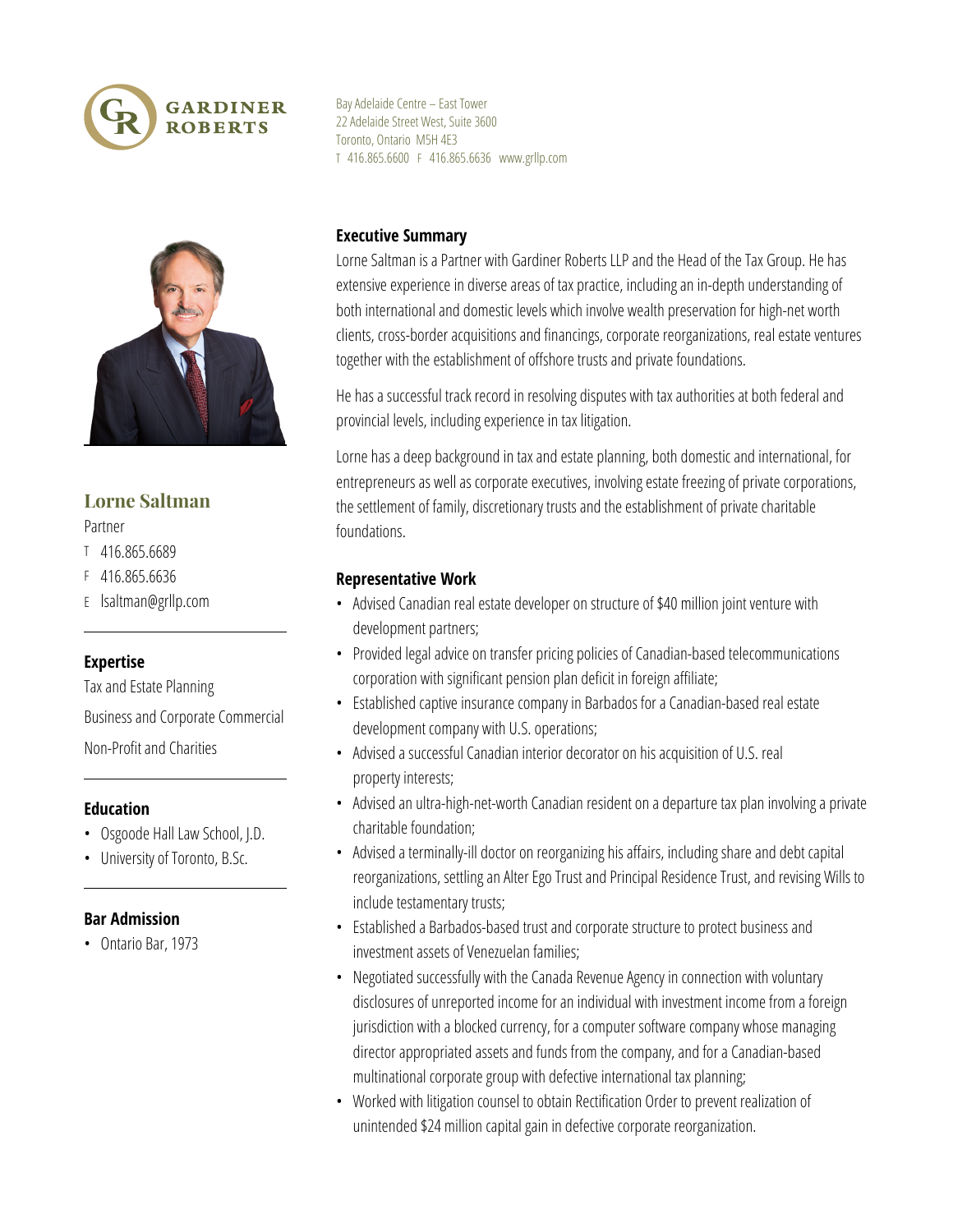

Bay Adelaide Centre – East Tower 22 Adelaide Street West, Suite 3600 Toronto, Ontario M5H 4E3 T 416.865.6600 F 416.865.6636 www.grllp.com

## **Articles and Presentations**

- Cross-Border Giving Strategies and the New Disclosure Rules May 23, 2019
- An Update on Rectifications November 14, 2018
- Highlights of Recent Tax-Related Cases September 20, 2018
- Canada's Implementation of the Multilateral Convention to Prevent Base Erosion and Profit Shifting – July 17, 2018
- Highlights From The Federal/Provincial Budgets May 17, 2018
- Highlights of American Tax Reform for Canadians February 8, 2018
- Update on the Tax Proposals for Private Corporations November 28, 2017
- Update on Canada's Implementation of the OECD's Plans to Combat Tax Avoidance October 9, 2017
- Taxation of Investment Income, Voluntary Disclosure Program, and Automatic Exchange of Information – September 14, 2017
- Canadians with International Assets May 17, 2017
- Minister of National Revenue v. BP Canada Energy Company Appeal Re: Disclosure of Tax Accrual Working Papers – April 26, 2017
- Canadians with Connections to the U.S.A. December 7, 2016
- The Bottom Line: "More to philanthropy than writing a cheque" November 23, 2016
- Common Tax Pitfalls to Avoid in Real Estate Investments November 2016
- Rectification A Useful but not Universal Tool to Remedy Mistakes May 26, 2016
- OECD's Base Erosion and Profit Shifting May 5, 2016
- Update on Recent Trust Tax Changes and Planning Opportunities March 3, 2016
- "Common Tax Pitfalls to Avoid in Real Estate Investments", presentation for Prime Quadrant Investor IQ Series, Toronto, May 19, 2015
- "Canadian Investment in U.S. Real Estate Structuring for Commercial and Personal Investments", presentation at 2nd Biennial Ontario – New York Legal Summit, March 2014
- "Tax Planning for Canadians Doing Business in Latin America", presentation for the Canadian‑British Chamber of Trade and Commerce, February 2013
- "Preserve Assets with a Principal Residence Trust", article for online Rogers Media: Advisor.ca, January 2013
- "Tax Planning for New Immigrants and Returning Residents", presentation at Federated Press Seminar, November 2012

## **Board Memberships**

- Canadian Jewish Civil Rights Association, Secretary/Treasurer, and Director
- Advocates for Civil Liberties Inc., President and Director